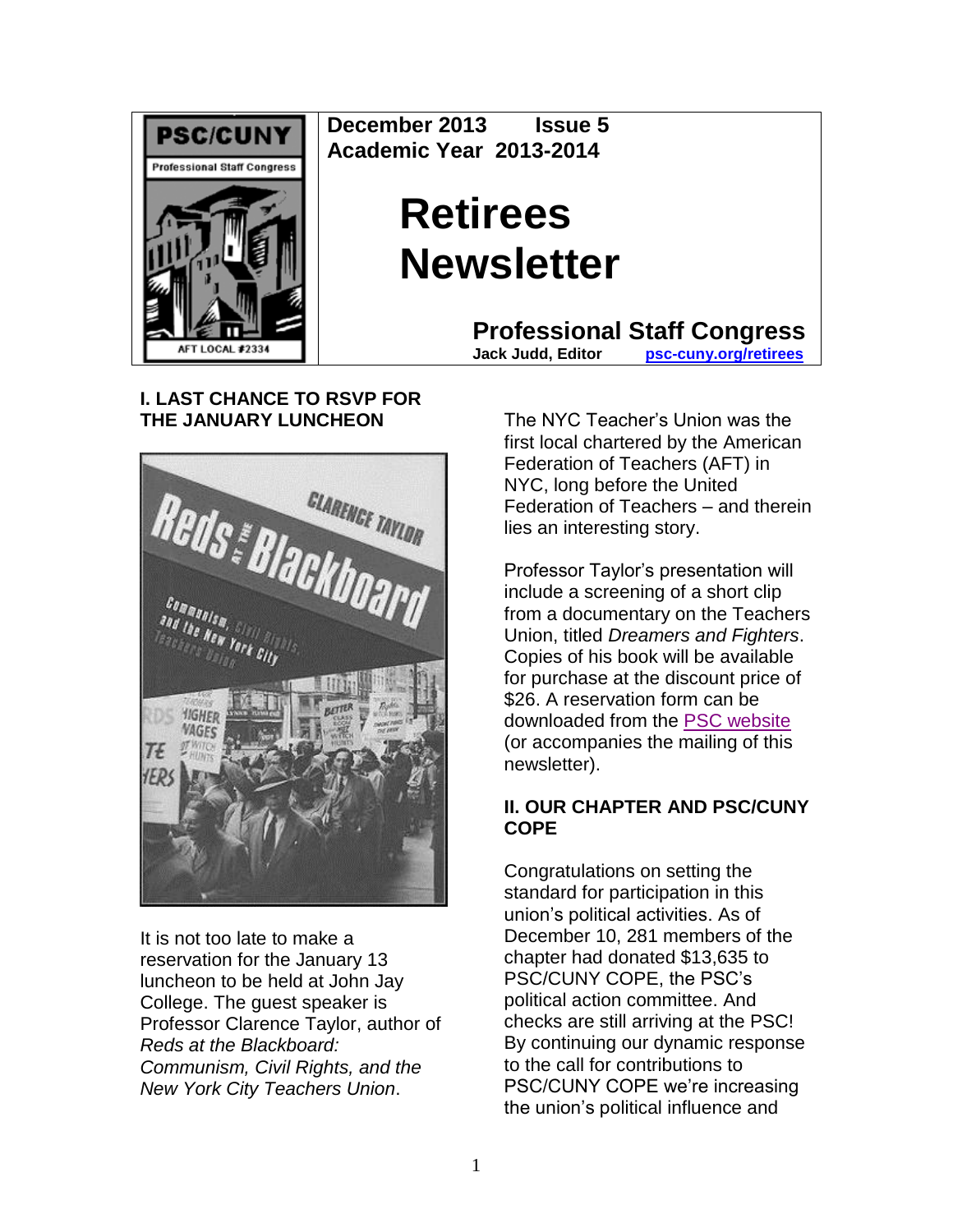standing up for ourselves and our inservice colleagues.

Our voluntary contributions to PSC/CUNY COPE are helping to elect candidates who are pro-CUNY and pro-labor and supporting advocacy on a broad range of progressive issues, including protection of the social safety net. If you haven't given yet, please consider mailing a contribution along with the form on the last page of this newsletter. Make checks payable to PSC/CUNY COPE.

We have spent a lifetime fighting for social and political gains. We must help pass them on to the next generation. Go to [www.psc](http://www.psc-cuny.org/cope)[cuny.org/cope](http://www.psc-cuny.org/cope) to learn more about PSC/CUNY COPE and what it does for you.



### **III. POST ELECTION ANALYSIS: THE POSSIBILITIES AND CHALLENGES AS BILL DE BLASIO BECOMES MAYOR**

The following, a summary of the remarks made by Ed Ott at the November meeting, was prepared by Joel Berger, vice-chairman of the Retirees Chapter.

As the union celebrated the mayoral victory of Bill de Blasio, elected with PSC support, Ed Ott, the former executive director of the Municipal Labor Council and now lecturer at the Murphy Institute cautioned, "We've been around too long to think that one election changes everything overnight." "But the possibilities are great,' he said.

Assessing conditions in CUNY over the years from the mid-1970s onward, Ott observed, "we have been on a systematic program that fragmented this University, changed its relationship to the working and middle classes of this city, altered how the University was viewed from an asset to a liability."

He described concerted efforts to defund CUNY, and warned that we cannot turn this trend around instantly, for many other people also have suffered under the last two mayors and have their own legitimate demands. "Hopefully, the mayor will be on our side, and will join the fight to turn around some of the terrible policies that were implemented."

Positive pressure on de Blasio must continue so that he knows what the PSC's goals are, especially since all municipal contracts have expired, and there will be a new round of collective bargaining.

Ott raised questions in terms of municipal union solidarity in bargaining for common goals, and noted that some unions will be tempted to go it alone to achieve quick settlements or special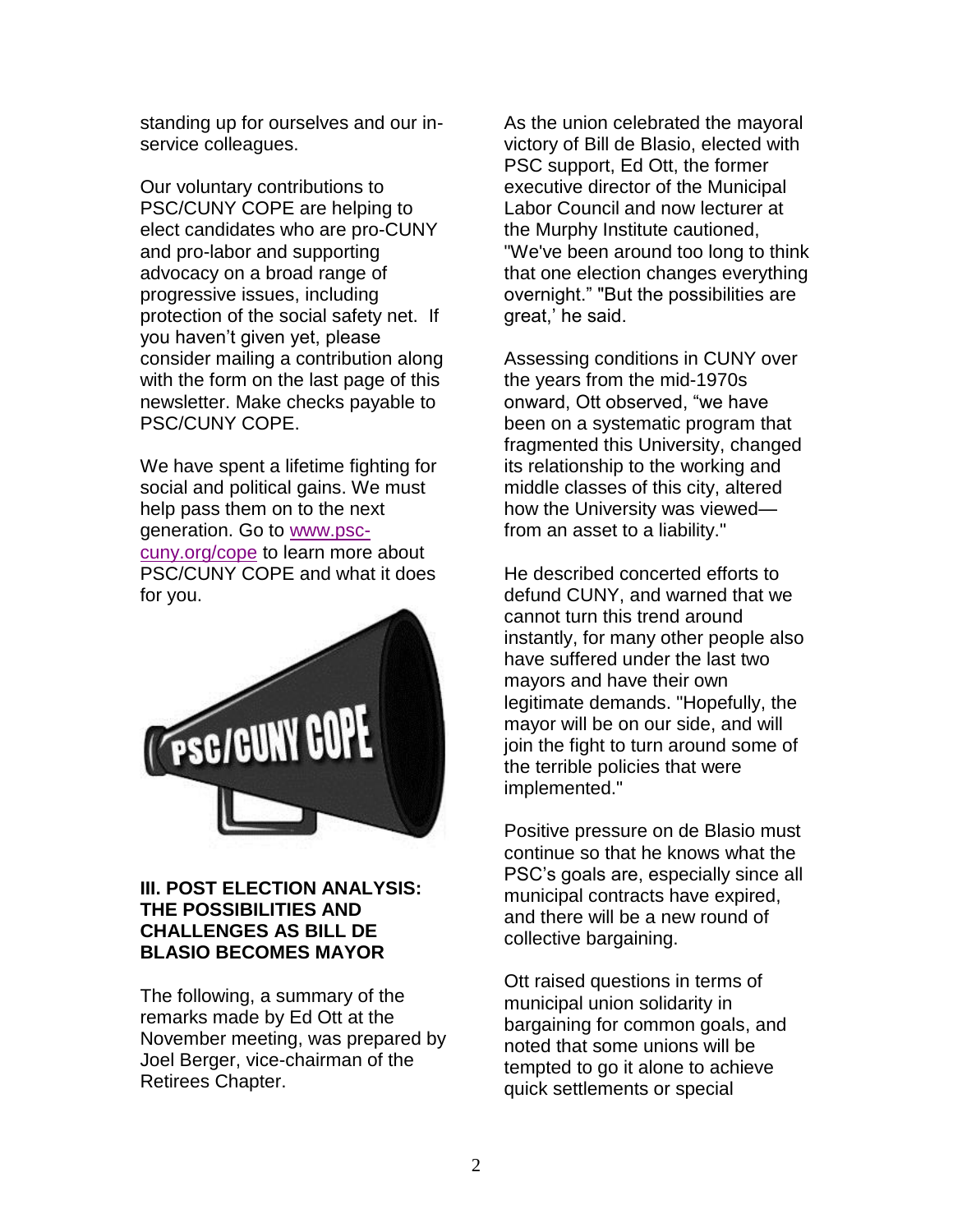considerations. The combined union focus should be the revenue currently available for raises or retroactive payments. "There is money available, but not enough," he said. "So the unions must stress progress going forward."

De Blasio wants to fund a universal pre-K system by raising taxes on wealthy earners. In view of the resistance to raising taxes, the PSC must engage in "a massive education job" and propose programs that solve problems, according to Ott. "The budget process does not solve problems," he said. A healthy economy with vital public and private sectors can solve problems. But we need an equitable budget to promote such a healthy economy. The PSC must work toward restoring fairness in the budget process, with the Mayor leading the way. The City needs to regain home rule in terms of taxation. Until that happens, it will take legislation in Albany to approve a tax increase on high earners.

As the battle is fought in Albany, the unions might consider opposing Governor Cuomo for reelection if he follows a conservative philosophy. Ott believes that, "we [union members] can't be the only people with decent wages, health benefits, and pensions. We cannot continue to allow this society to ask the poor [with substandard wages] to carry 10 percent of the population… on its back." If such inequality is allowed to continue, what eventually happens is an isolation of public sector workers from all workers, creating a climate which allows the punitive laws

passed in Michigan and in Wisconsin.

Ott concluded by stating, "This is a political moment, not a budget moment. This is the moment to lead a new movement—to extend right thinking—to extend the politics that allowed this victory to happen. We guessed right, we have a peculiar responsibility to play it out."

## **IV. RESERVE YOUR TICKETS FOR OUR ANNUAL THEATER PARTY.**



Our annual theater party is on Sunday, February 2. Jointly sponsored by the Retirees Chapter and the Women's Committee, tickets for this event are only \$20. Together we'll attend a performance of Working Theater's presentation of Michael Milligan's *Mercy Killers* at Stella Adler Studio's Theater 2B, 31 West 27th Street. You can purchase tickets by sending a check payable to Working Theater (\$20 per seat) along with a self-addressed stamped envelope to Marcia Newfield at the Professional Staff Congress, 61 Broadway, 15<sup>th</sup> floor, New York, NY 10006. Read more about the play at [bit.ly/1bY1Hoh.](http://bit.ly/1bY1Hoh)

#### **V. DO YOU NEED TO REREGISTER FOR THE NYS STAR PROPERTY TAX EXEMPTION?**

New State law requires all homeowners (including cooperative apartment and condo owners) receiving a **Basic STAR** exemption to reregister with the Tax Department in order to receive STAR exemption school tax relief in 2014 and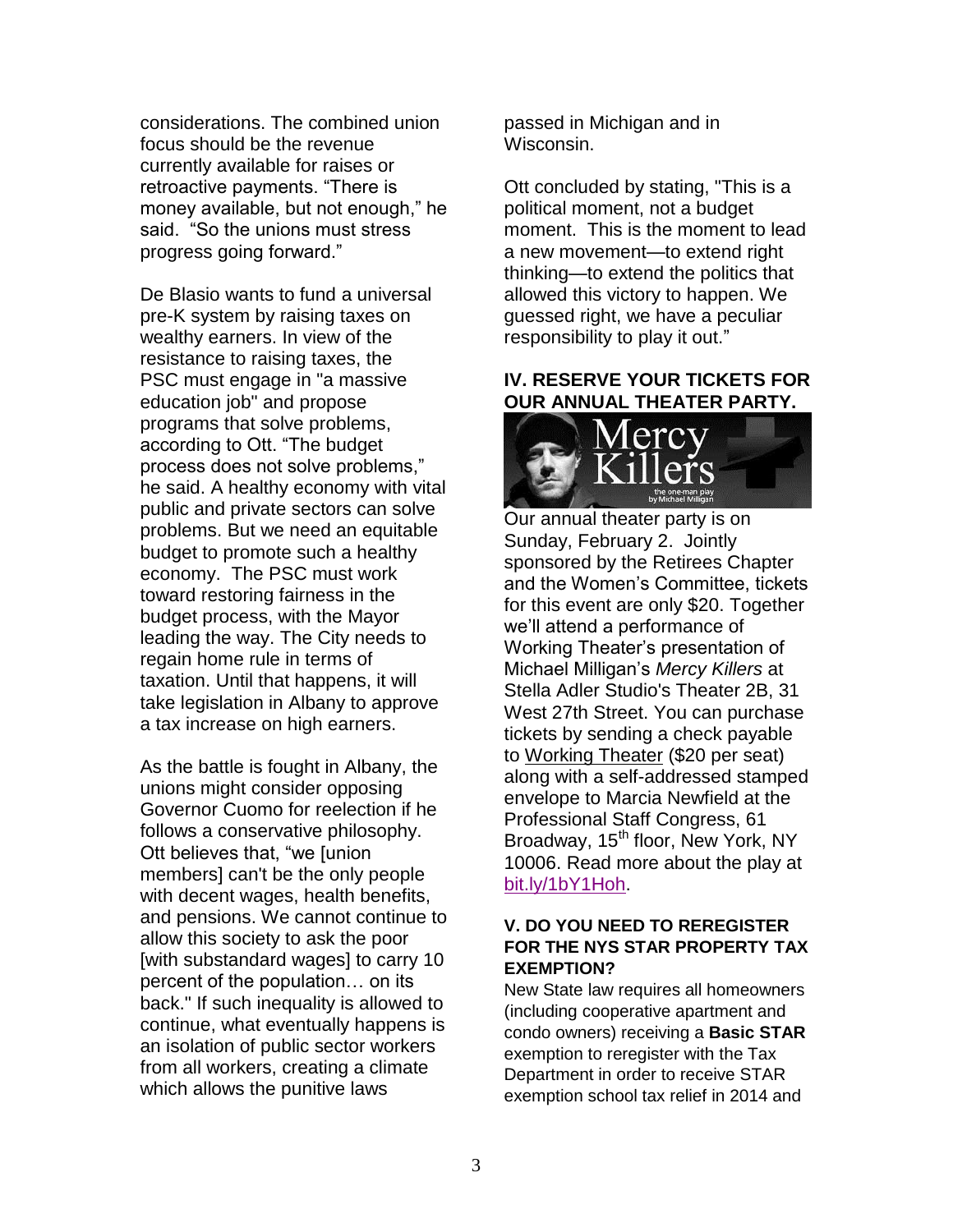subsequent years. Senior citizens receiving **Enhanced STAR** are not affected by the new registration requirement. But, according to the NYS Dept. of Taxation and Finance, seniors must, "take steps to ensure that they continue receiving Enhanced STAR."

The following information comes from the NYS Dept. of Taxation and Finance website

[\(tax.ny.gov/pit/property/star13/senior\\_cit](http://www.tax.ny.gov/pit/property/star13/senior_citizens.htm) [izens.htm\)](http://www.tax.ny.gov/pit/property/star13/senior_citizens.htm)

- Seniors receiving Enhanced STAR who reside outside of New York City must continue to: (1) apply annually, or (2) participate in the Income Verification Program.
- Seniors receiving Enhanced STAR who reside in New York City will be contacted by the New York City Department of Finance when they need to renew.
- If you are receiving Basic STAR but will be eligible for Enhanced STAR in 2014, you should: (1) apply for Enhanced STAR with your assessor, and (2) register for Basic STAR with the Tax Department (to ensure you keep the Basic STAR if the assessor determines you're ineligible for the Enhanced STAR).

If you have questions call the NYS Department of Taxation and Finance at (518) 457-2036. The helpline is open Monday-Friday 8:30 AM – 8:00 PM and Saturday 9:00 AM – 1:00 PM.

#### **VI. LABOR GOES TO THE MOVIES PRESENTS** *MILDRED PIERCE***—SAT., JAN. 25**

The theme of this year's Labor Goes to the Movies series is "work." In January, we explore the theme with a screening of *Mildred Pierce* (USA, Haynes, 2011).

This Emmy-award-winning HBO series is not a remake of the 1945 Joan Crawford vehicle, but a faithful, leisurely adaptation of the original 1941 James M. Cain novel. (Cain was also author of *The Postman Always Rings Twice* and *Double Indemnity*.)



In depression era California, Mildred has thrown her husband out and must support herself and her daughters. Beginning with a home-based business baking pies and then taking a job as waitress in a busy diner, Mildred displays a talent for business. She loves her daughter Veda obsessively, without comprehending Veda's desire to efface the source of the family wealth and join the feckless upper class. Their relationship becomes a cauldron of ambition, social climbing, and love.